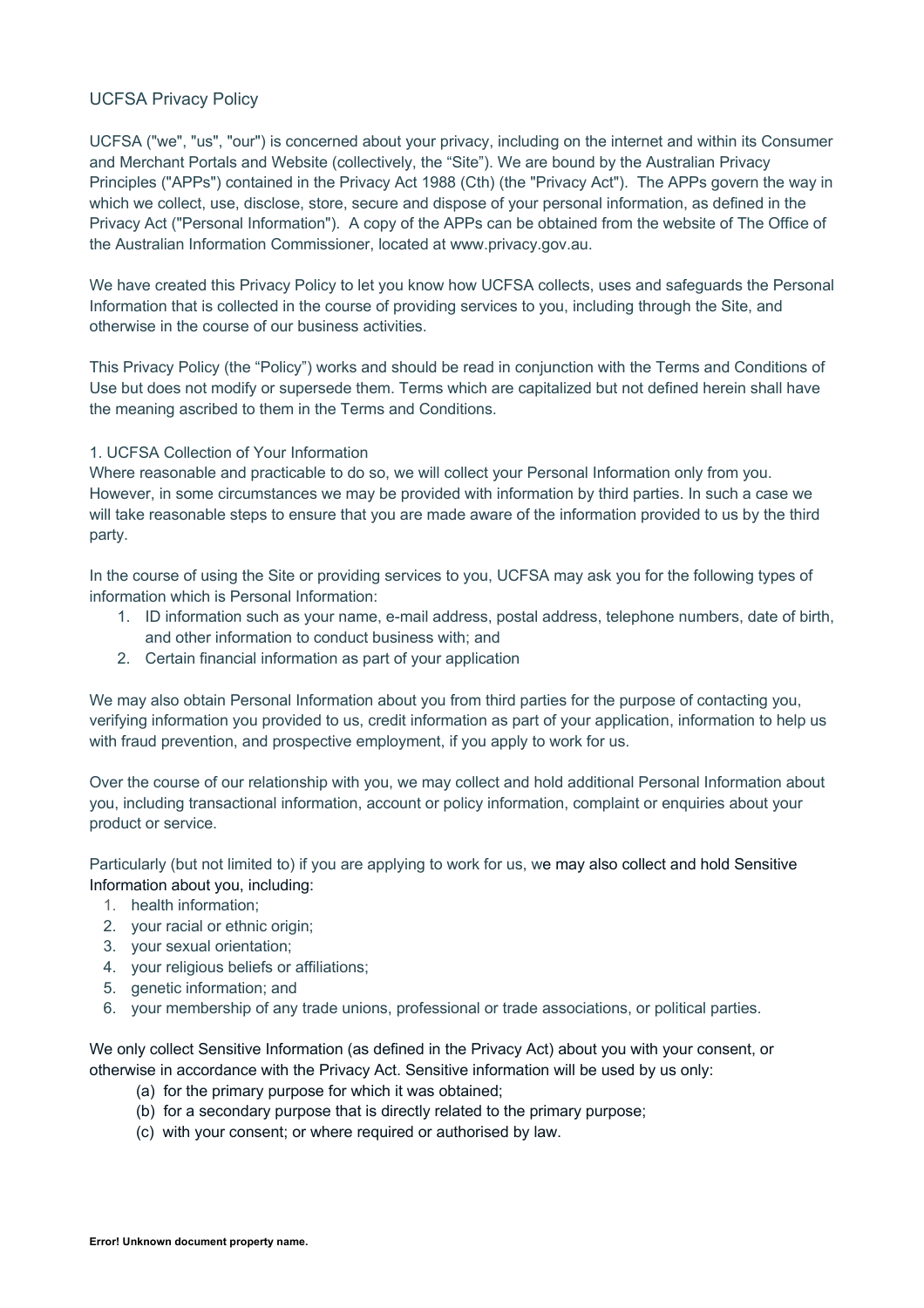**Credit Information:** When we're checking your credit worthiness and at other times, we might collect Personal Information about you from, and give (disclose) it to, credit reporting bodies. This information can include:

- 1. **ID information**: a record of your name(s) (including an alias or previous name), date of birth, gender, current or last known address and previous two addresses, name of current or last known employer and drivers licence number.
- 2. **Information request**: a record of a lender asking a credit reporting body for information in relation to a credit application, including the type and amount of credit applied for.
- 3. **Default information**: a record of your consumer credit payments being overdue.
- 4. **Serious credit infringement**: a record of when a lender reasonably believes that there has been a fraud relating to your consumer credit or that you have avoided paying your consumer credit payments and the credit provider can't find you.
- 5. **Personal insolvency information:** a record relating to your bankruptcy or your entry into a debt agreement or personal insolvency agreement.
- 6. **Court proceedings information:** an Australian court judgment relating to your credit.
- 7. **Publicly available information:** a record relating to your activities in Australia and your credit worthiness.
- 8. **Consumer credit liability information**: certain details relating to your consumer credit, such as the name of the credit provider, whether the credit provider has an Australian Credit Licence, the type of consumer credit, the day on which the consumer credit was entered into and terminated, the maximum amount of credit available and certain repayment terms and conditions.
- 9. **Repayment history information:** a record of whether or not you've made monthly consumer credit payments and when they were paid.
- 10. **Payment information:** If a lender gave a credit reporting body default information about you and the overdue amount is paid, a statement that the payment has been made.
- 11. **New arrangement information:** If a lender gave a credit reporting body default information about you and your consumer credit contract is varied or replaced, a statement about this.

We base some things on the information we get from credit reporting bodies, such as:

• our summaries of what the credit reporting bodies tell us; and credit scores (a credit score is a calculation that lets us know how likely a credit applicant will repay credit we may make available to them).

We may also obtain certain non-personally identifiable information when you visit many of our Web pages such as the type of browser you are using (e.g. Internet Explorer, Chrome, Firefox, Safari), the type of operating system you are using, (e.g. Windows, Chrome OS, Android or Mac OS), the domain name of your Internet service provider (e.g. Telstra, Optus, TPG, iiNet, etc), aggregate data about the number of visits to the Site and/or aggregate data about the pages visited, and IP and location information. Together, this information is called "Aggregate Data", and it is not Personal Information to which this Policy applies. If you have general enquiry type questions, you can choose to do this anonymously or use a pseudonym. We might not always be able to interact with you this way, however, as we are often governed by strict regulations that require us to know who we're dealing with.

## 2. How UCFSA collects information

There are many ways we seek information from you. We might collect your information when you fill out a form with us, when you've given us a call, used our websites (including the Website) or sent us information through other means. In addition, when you use our Website we may collect information about your IP address, location or activity.

When we collect Personal Information we will, where appropriate and where possible, explain to you why we are collecting the information and how we plan to use it.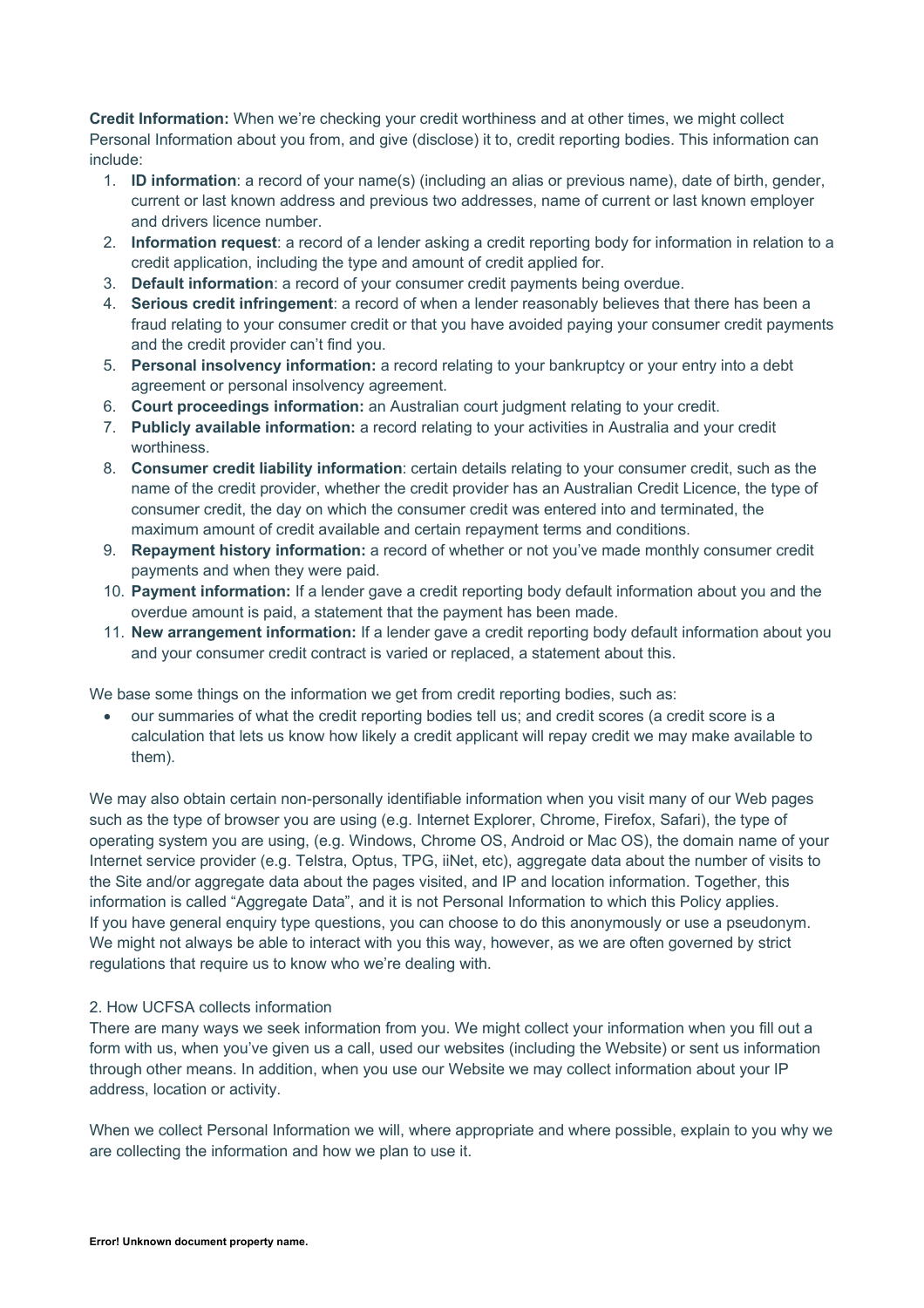As a general rule, we only process Personal Information for purposes that would be considered relevant and reasonable in the circumstances, including providing you with our goods and services.

When we collect Personal Information from you, we will take such steps (if any) as are reasonable in the circumstances to notify you or ensure you are aware:

- (a) of our identity and contact details;
- (b) that we have collected your Personal Information, and whether that collection is required or authorised by law;
- (c) of the purposes of collection;
- (d) of the consequences if Personal Information is not collected (such as if this will affect our ability to provide products or services to you);
- (e) of the manner in which we may disclose Personal Information of the kind collected;
- (f) of this Privacy Policy; and
- (g) whether we are likely to disclose Personal Information to overseas recipients, and if practicable, the relevant countries in which they are located.

Some of the above information is included in this Privacy Policy.

If we collect Personal Information about you from a third party we will, where appropriate, request that the third party inform you that we are holding such information, how we will use and disclose it, and that you may contact us to gain access to and correct and update the information.

### 3. How UCFSA Uses the Information

UCFSA uses the Aggregate Data to improve the design and content of the Site. UCFSA may use the Aggregate Data to analyze Site usage as well as create products and services to fit your needs. Also, UCFSA may share this Aggregate Data with UCFSA's affiliates and third-party vendors. UCFSA shall owns Aggregate Data, and might maintain copies as part of its records.

We collect your Personal Information for the primary purpose of providing our services to you and our other clients, providing information to you and our clients generally, and marketing (unless you advise us that you do not want to receive marketing material from us). We may also use your Personal Information for secondary purposes closely related to the primary purpose, in circumstances where you would reasonably expect such use or disclosure.

Specifically, UCFSA uses the Personal Information you provide:

- 1. to process your application—whether a consumer or independent merchant—and provide you with the products or services you requested;
- 2. to service your account with us, and communicate with you regarding your account;
- 3. for general business management and reporting purposes;
- 4. internal training, and other purposes related to operation of our business; and
- 5. to communicate with you and to assist you with any questions you have about the Site or our offerings.

UCFSA may use the Personal Information that it collects to offer you other products or services that UCFSA believes may be of interest to you (unless you advise us that you do not want to receive such communications from us).

We will not use or disclose your Personal Information for any other purpose unless we believe that you would reasonably expect this to occur, you have consented to such use or disclosure, or the use or disclosure is otherwise required or permitted by law.

#### 4. Marketing Communications and Opting Out

Like most businesses, marketing is important to our continued success. We believe we have a unique range of products and services that we provide to customers at a high standard. We therefore like to stay in touch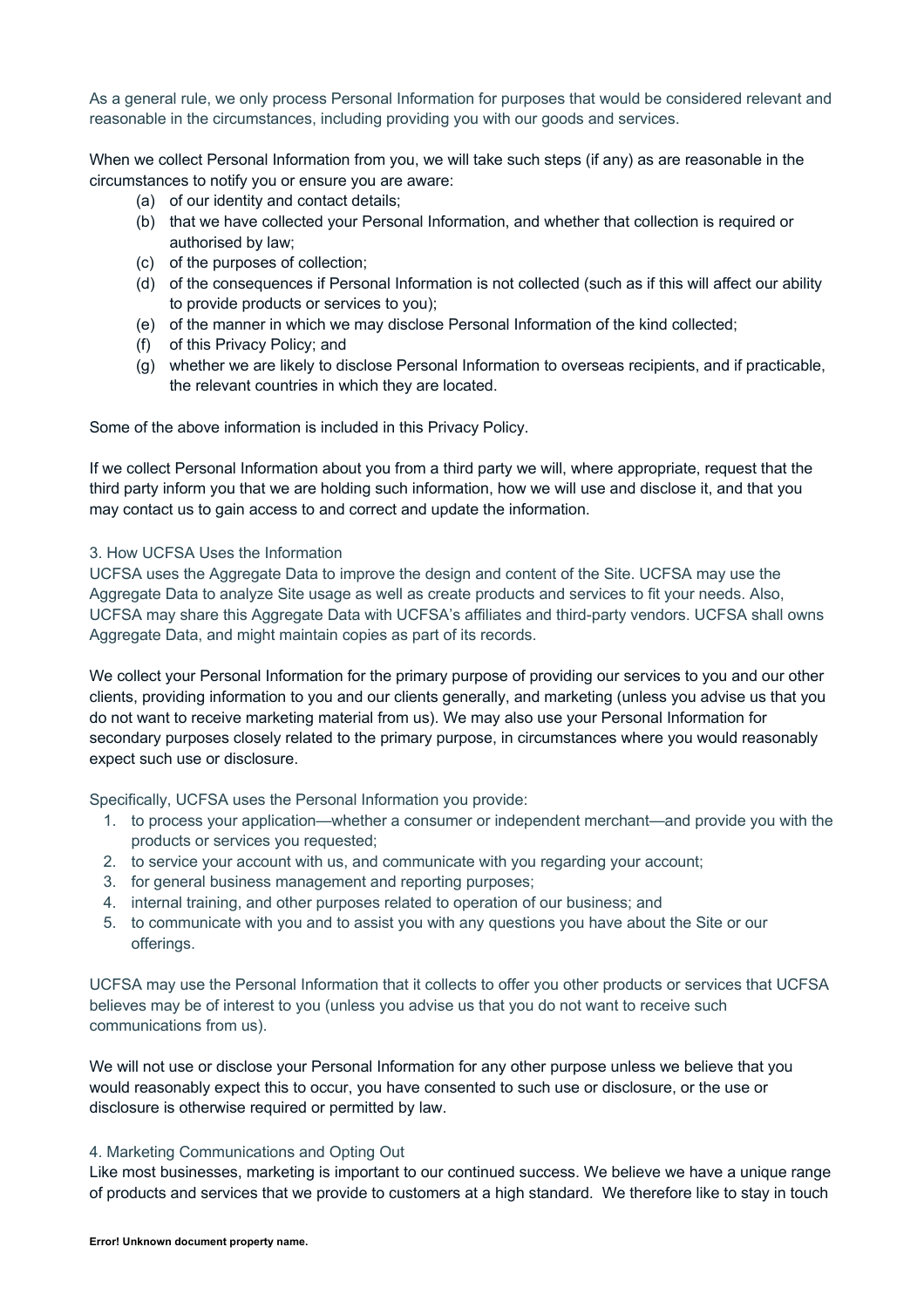with customers and let them know about new opportunities. We may provide you with information about new products, services and promotions either from us (such as where you have signed up to receive our email newsletter), or from third parties which may be of interest to you.

We may disclose your Personal Information to third party service providers for the purposes of assistance with our own marketing activities. We will not otherwise disclose your Personal Information to third parties for marketing purposes without your consent.

You can let us know at any time if you no longer wish to receive direct marketing offers (see 'Contact Us'). We will process your request as soon as practicable.

## 5. With Whom Do We Share Your Personal Information.

Generally speaking, we do not share your Personal Information with anyone unless it is necessary for the product or service you have requested, you consent to the disclosure to a third party, or if the sharing is required or permitted by law.

We may disclose Personal Information within our organisation (including to other members of our corporate group) or to third parties such as our suppliers, organisations that provide us with technical and support services, or our professional advisors, where permitted by the Privacy Act. We may also contract with third party service providers to assist us in better understanding our website visitors. These service providers are not permitted to use the information collected on our behalf except to help us conduct and improve our business.

If we disclose information to a third party, we generally require that the third party protect your information to the same extent that we do. However, non-personally identifiable visitor information may be provided to other parties for marketing, advertising, or other uses.

## 6. Transfer of Data Overseas

We may use overseas facilities or contractors to process or backup our information or to provide certain services to us. This may involve your Personal Information being transferred to locations outside Australia. These firms, service providers and contractors may not be Australian entities or regulated by the Privacy Act, and may not be subject to privacy laws that provide the same level of protection as Australia's. By providing us with your Personal Information, you consent to the disclosure of your Personal Information to such firms, service providers and contractors for such purposes necessary our useful in the course of operating our business, on this basis, and agree that Australian Privacy Principle 8.1 will not apply to such disclosure. For the avoidance of doubt, in the event that an overseas recipient breaches the Australian Privacy Principles, that entity will not be bound by, and you will not be able seek redress under, the Privacy Act.

Any such disclosure or transfer of information does not change any of our commitments to safeguard your privacy.

#### 7. Updating and Accessing Your Personal Information

It is an important to us that your Personal Information is up to date. We will take reasonable steps to make sure that your Personal Information is accurate, complete and up-to-date. If you find that the information we have is not up to date or is inaccurate, please advise us as soon as practicable so we can update our records and ensure we can continue to provide quality services to you.

You may access your Personal Information that we collect and store, or request that we update or correct it, or delete it entirely, at any time by making a request via the Contact Us information below. On the rare occasions when we refuse access or deletion, we will provide you with a written notice stating our reasons. In limited circumstances where permitted we may withhold the information (e.g., where the disclosure would infringe on another's rights). We are not obliged to correct any of your Personal Information if we do not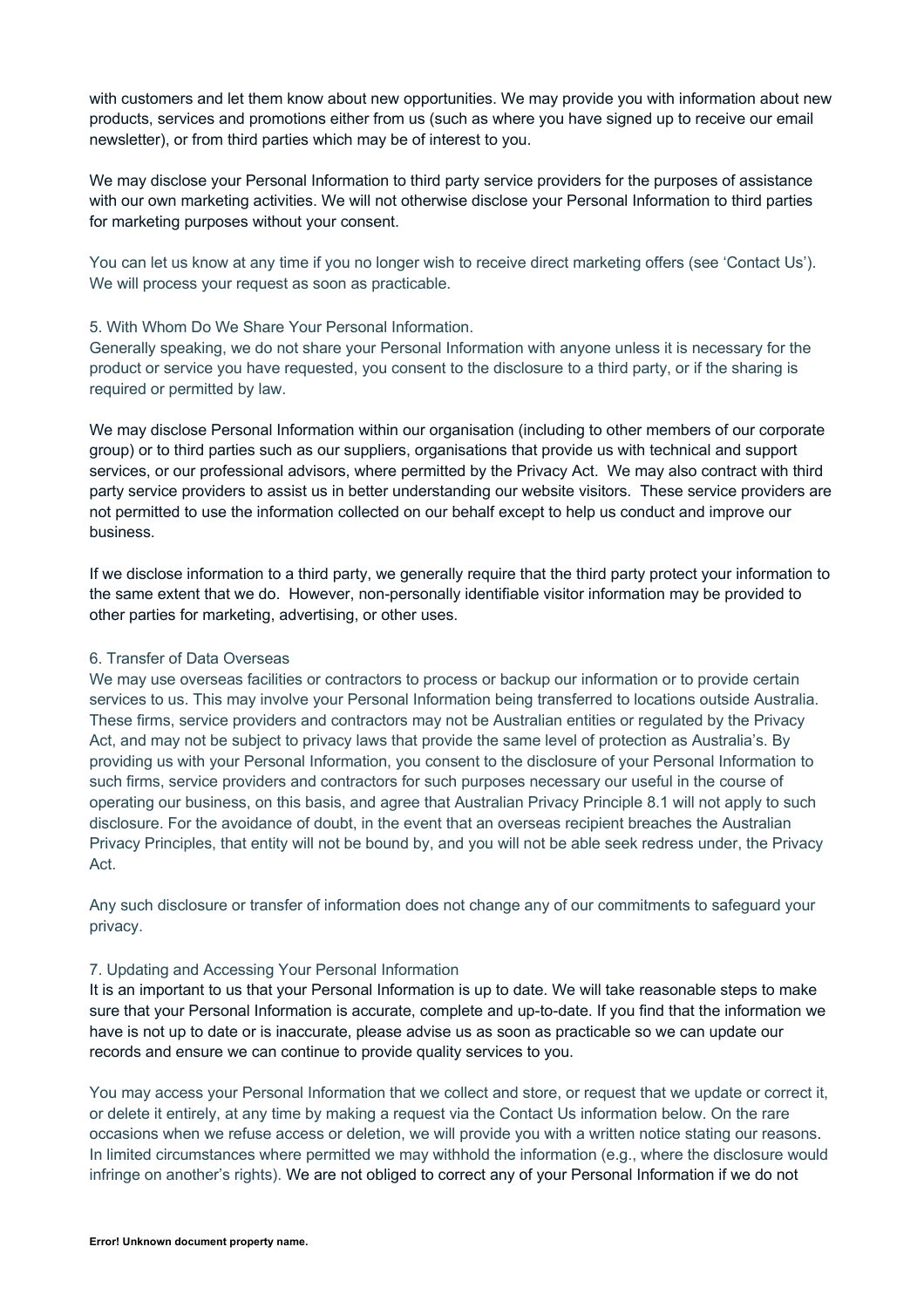agree that it requires correction and may refuse to do so. If we refuse a correction request, we will provide you with a written notice stating our reasons for refusing.

If you make a request for access to, or deletion of, your Personal Information, we will require identification so we can verify who you are.

We will not charge any fee for your access or deletion request, but may charge an administrative fee for providing a copy of your Personal Information.

We will respond to all requests for access to or deletion or correction of Personal Information within a reasonable time.

### 8. Making a Complaint

If you have any queries or concerns about our Privacy Policy, or how we handle your Personal Information, please contact our privacy officer via the Contact Us information below. We take all complaints seriously, and will respond to your complaint within a reasonable period.

If you are dissatisfied with the handling of your complaint, you may contact the Office of the Australian Information Commissioner:

Office of the Australian Information Commissioner GPO Box 5218 Sydney NSW 2001 Telephone: 1300 363 992 Email: enquiries@oaic.gov.au

#### 9. Security

UCFSA has implemented security measures to help protect against the risk of loss, misuse and alteration of any information under its control. We will hold Personal Information as either secure physical records, electronically on our intranet system, in cloud storage, and in some cases, records on third party servers, which may be located overseas.

Personal Information provided to UCFSA is encoded using Secure Socket Layer (SSL) technology, a powerful encryption protocol that protects data as it travels over the Internet, provided your browser supports it.

We maintain appropriate physical, procedural and technical security for our offices and information storage facilities so as to prevent any loss, misuse, unauthorised access, disclosure, or modification of Personal Information. This also applies to disposal of Personal Information.

When your Personal Information is no longer needed for the purpose for which it was obtained, we will take reasonable steps to destroy or permanently de-identify your Personal Information. Any Personal Information stored in client files will be kept by us for a minimum of 7 years to comply with our business obligations.

Nevertheless, such security measures may not prevent all loss, misuse or alteration of information on the Site, and UCFSA and its third-party licensors are not responsible for any damages or liabilities relating to any such security failures. Furthermore, the Site contains links to other sites, including third party sites. UCFSA is not responsible for nor can UCFSA ensure the privacy practices or content of such other sites.

#### 10. Cookies

"Cookies" are pieces of data sent from a Web server to a Web browser that enable a Web server to identify users that visit a site hosted by that server. UCFSA may use Cookies in order to identify you to our Site so that UCFSA can provide more customized information and services to you. In general, if you choose, you can identify or disable the use of Cookies by reviewing your browser's preferences and options; however, the Site may not function correctly if you disable the Cookies.